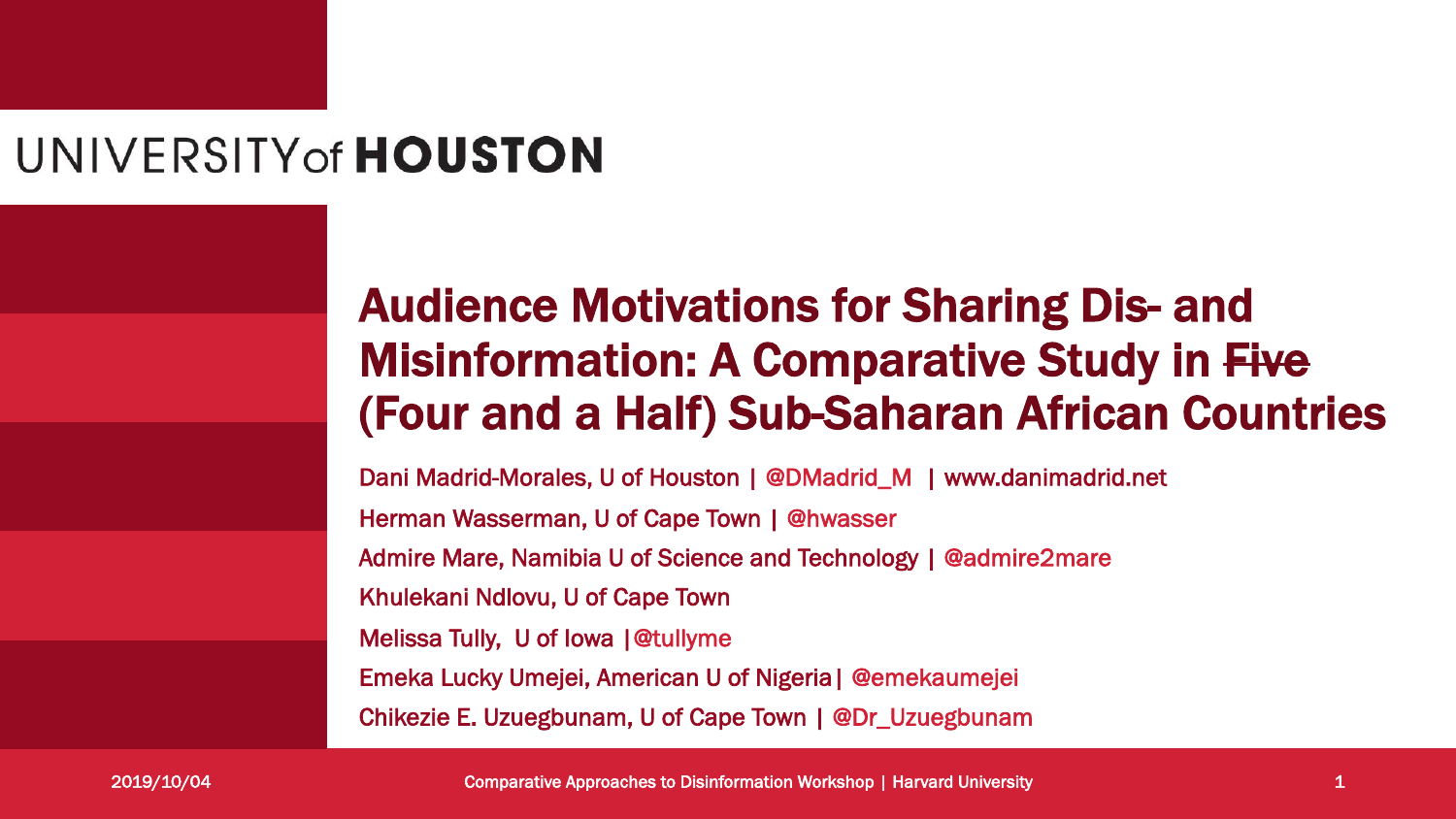### Old wine in a new bottle

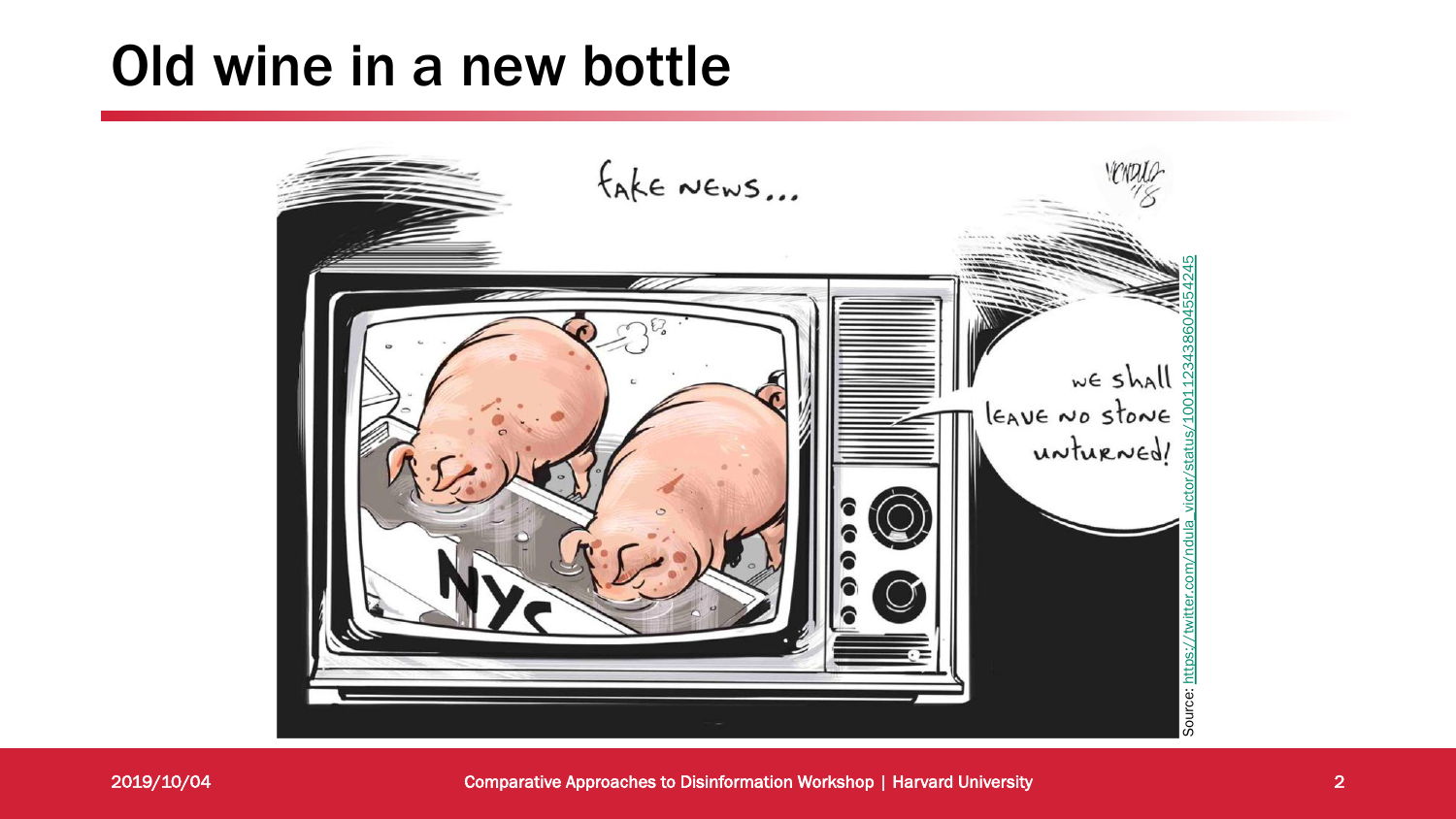### Disinformation in Sub-Saharan Africa – A research agenda

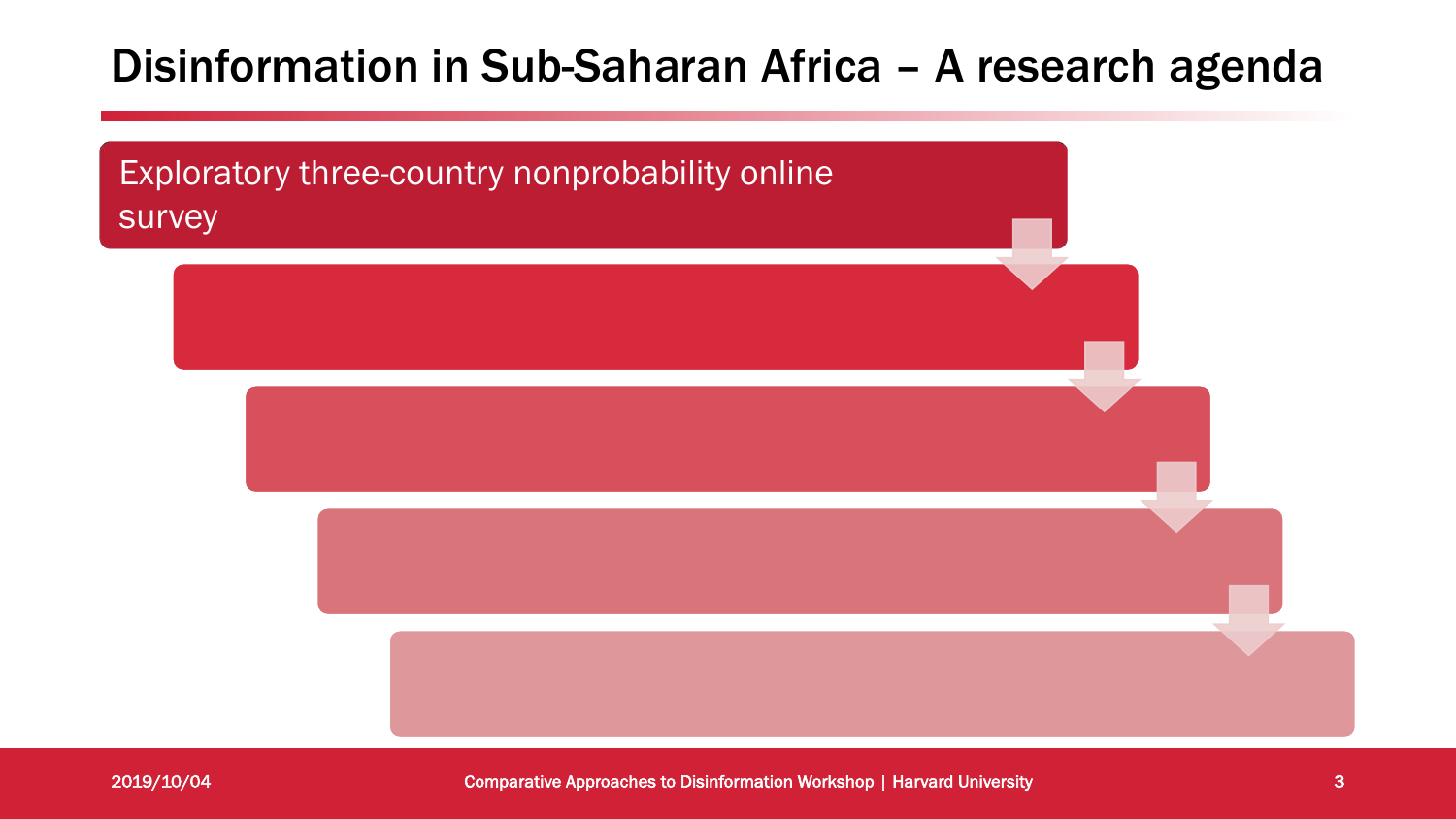How often do you come across news stories about politics and government online that you think are *not fully accurate*? (*N* = 2,784)

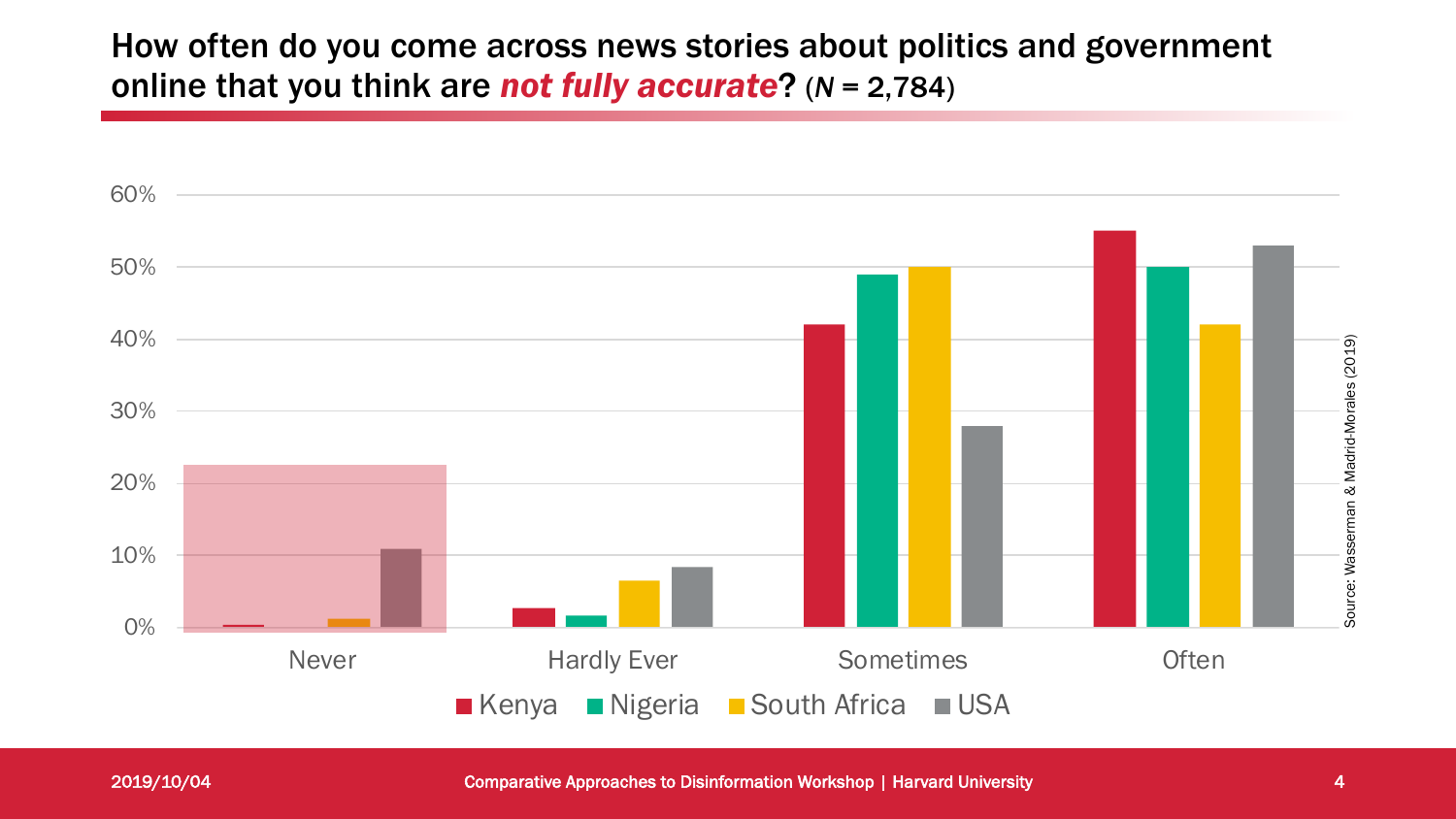How often do you come across news stories about politics and government online that you think are *completely made up*? (*N* = 2,784)

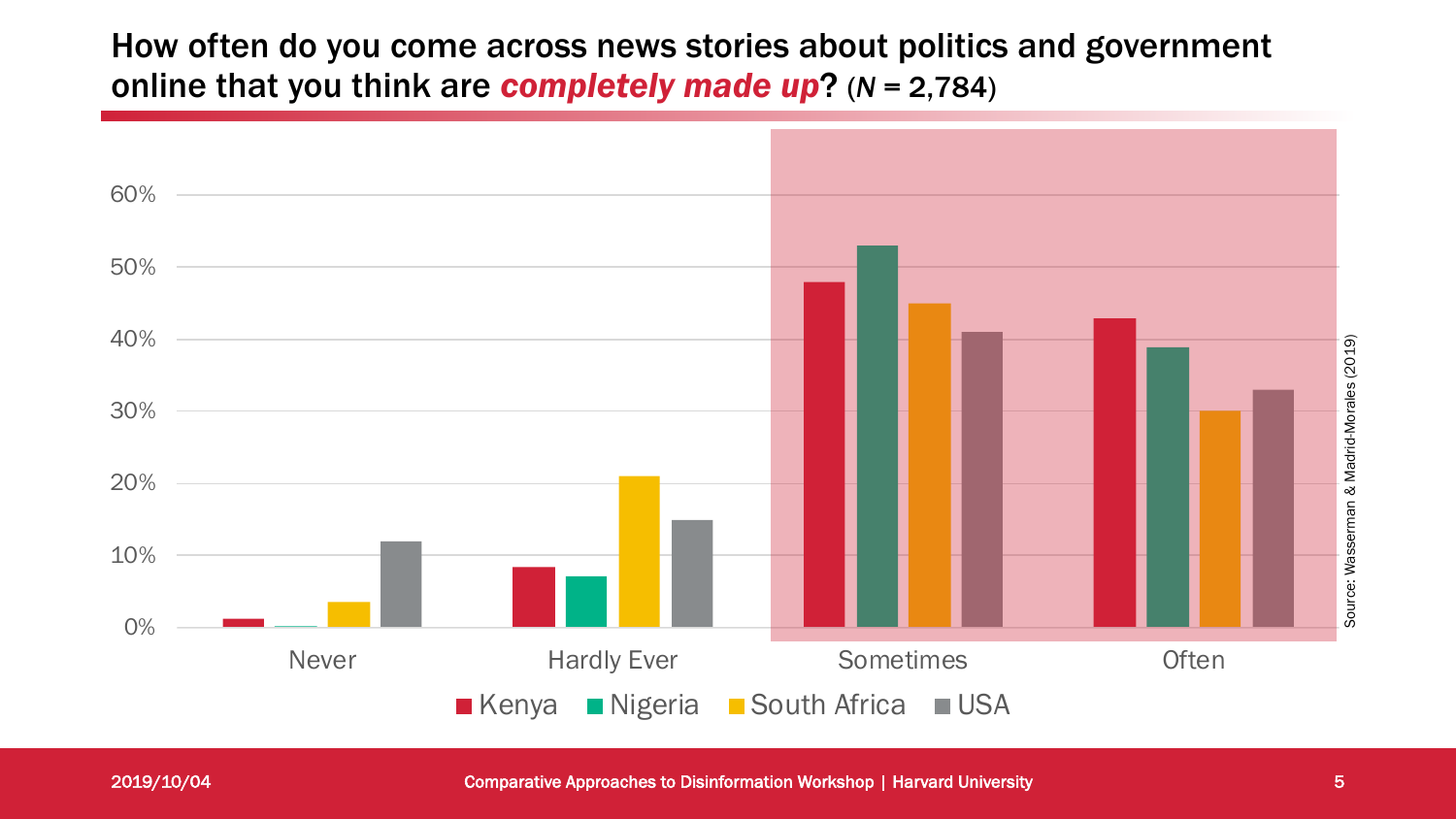### Have you ever shared a political news story online that *you later found* out was made up? (*N* = 2,784)

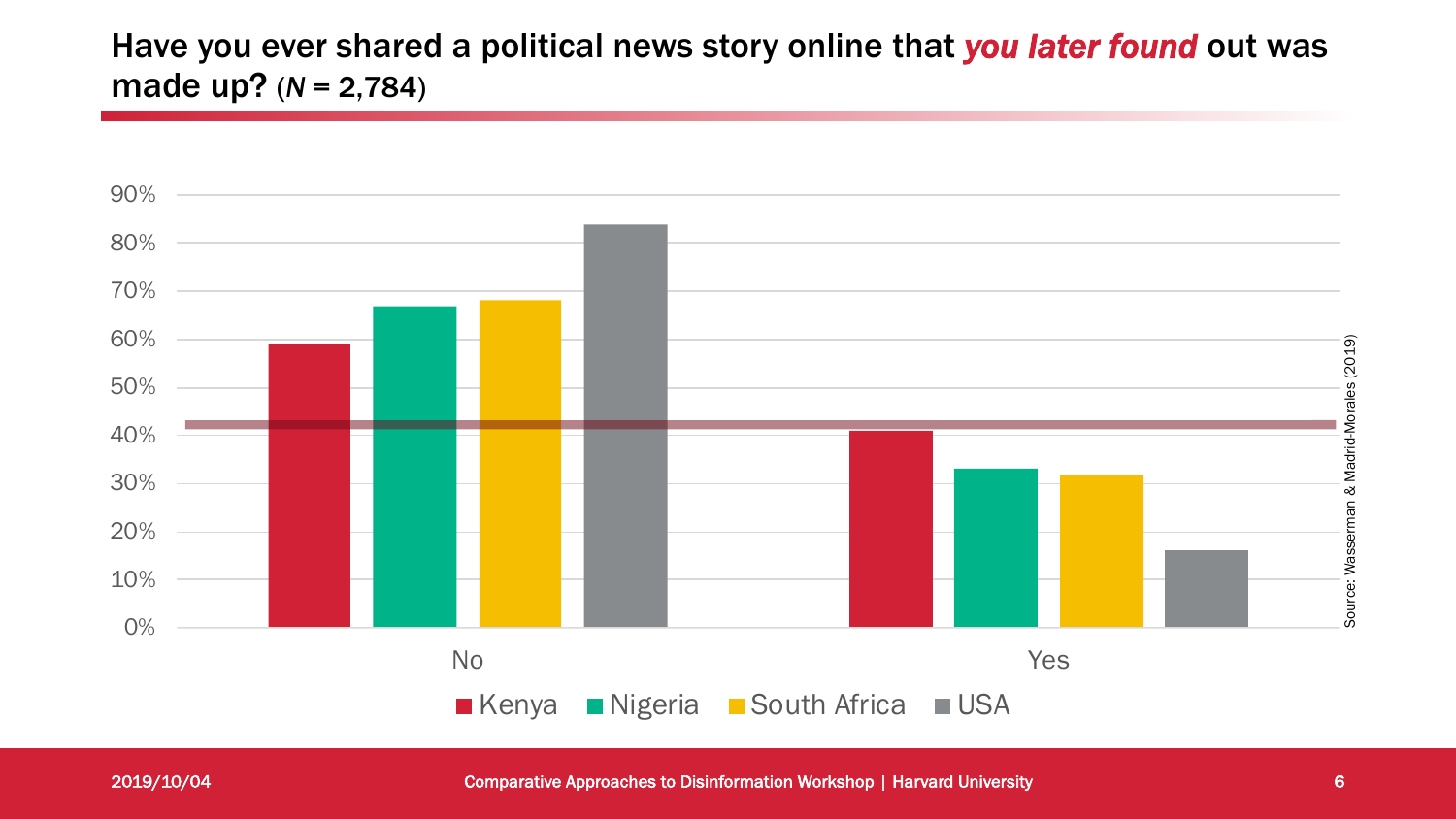### Have you ever shared a political news story online that you thought *at the time* was made up? (*N* = 2,784)

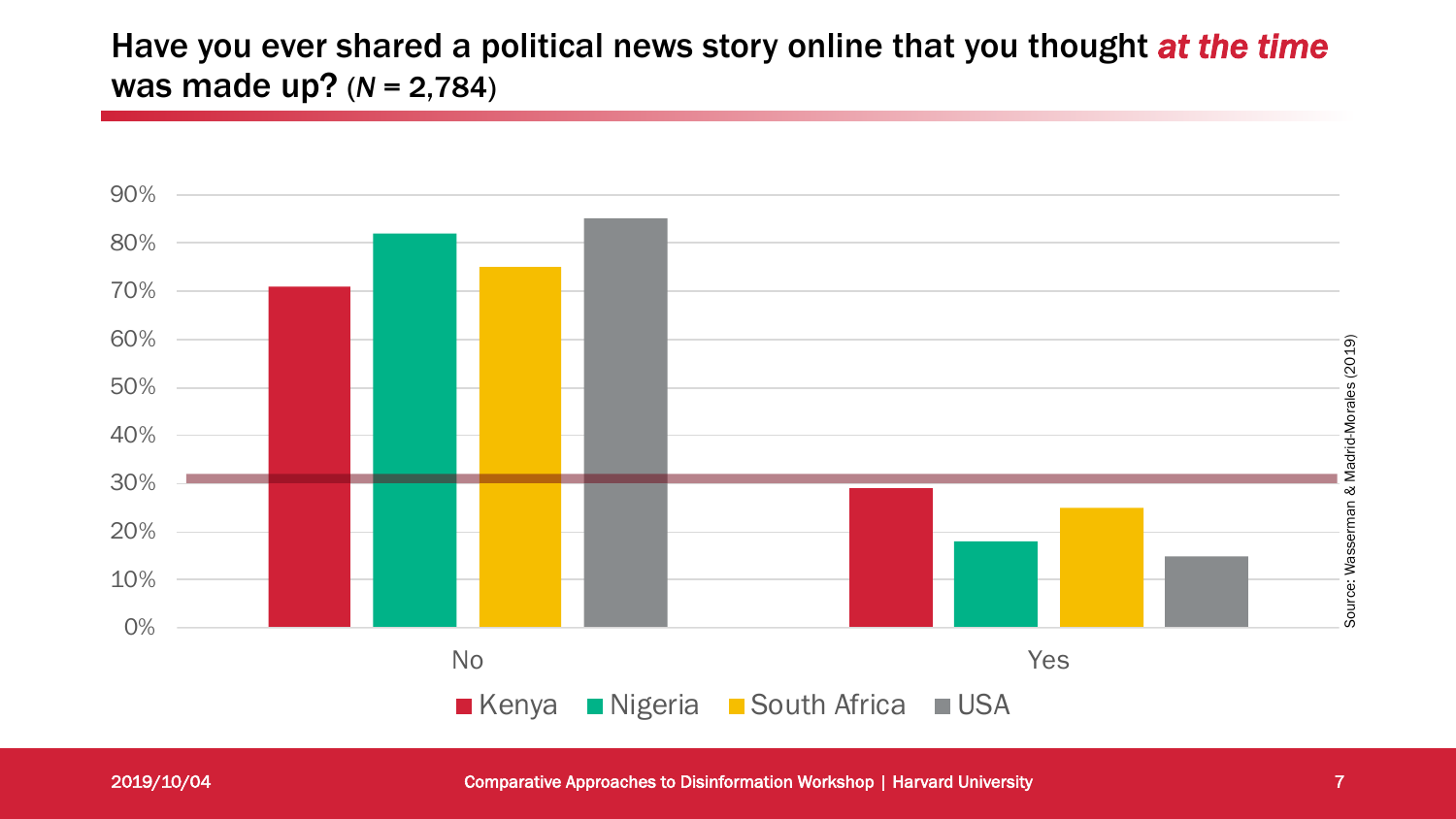### Unanswered questions

- Our previous work helped us understand how much we still don't understand about the spread of mis- and disinformation in Sub-<br>Saharan Africa...
- 1. Can these results be replicated among those with lower levels of formal education?
- 2. Are the patterns identified in these three media saturated countries applicable to other African nations?
- 3. What is the **direction of the relationship** between exposure to "fake media" and decreasing media trust?
- 4. What makes Kenyans, Nigerians and South Africans share inaccurate news rather frequently?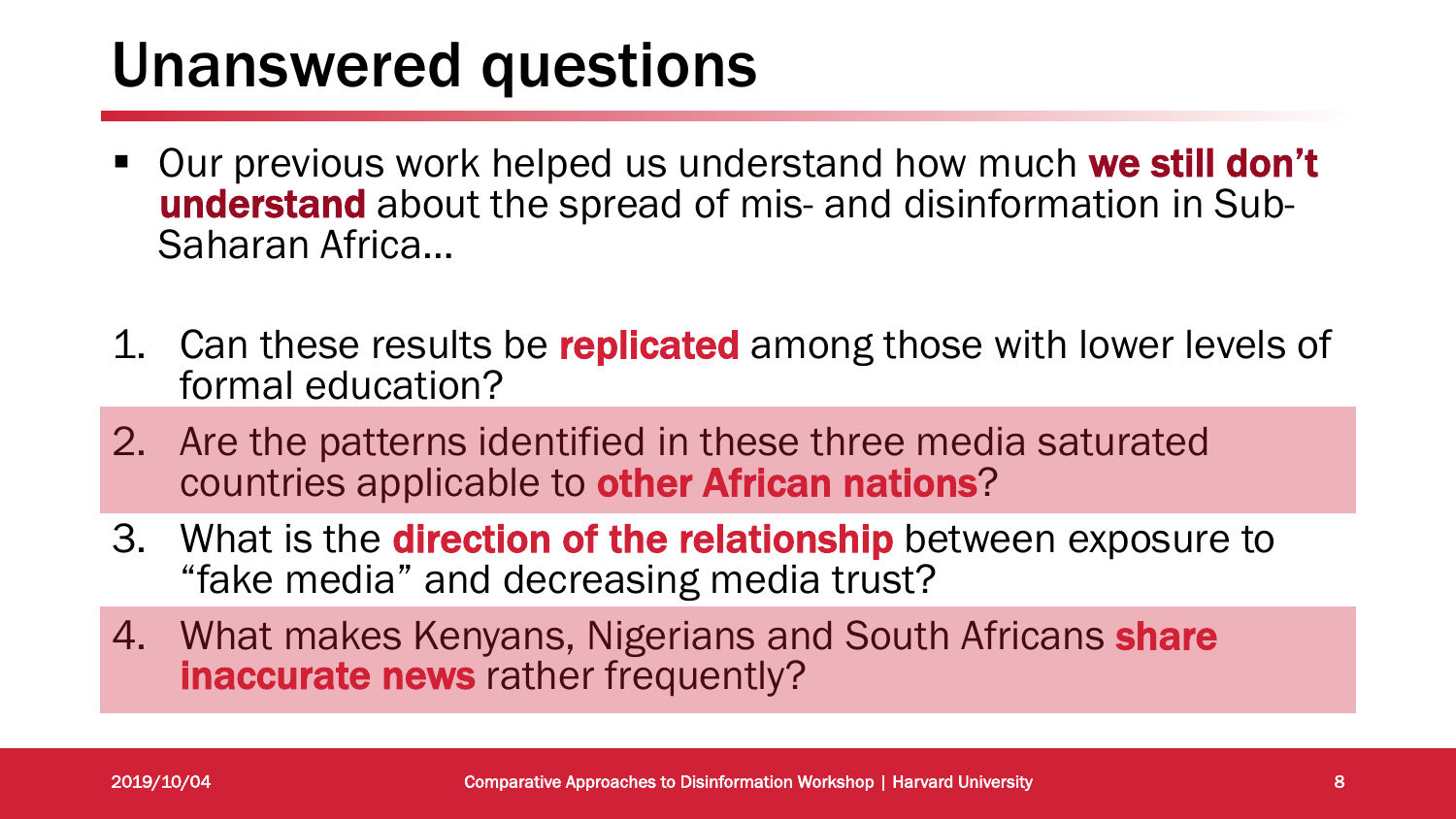## News sharing

- § A wide range of individual and societal motivations for sharing dis- & mis-information have been identified in different socio-political contexts.
	- In "advanced" democracies, it responds to "**chaotic**' motivations to "burn down" the entire established democratic 'cosmos'" (Petersen, Osmundsen, & Arceneaux, 2018)
	- In the UK, people share inaccurate information to "express their feelings"; "to inform others", and "to find out other people's opinions" (Chadwick & Vaccari, 2019)
	- In Singapore, "fake news" & rumors are shared to "cope with **uncertainty**, **build relationships**, and for **self-enhancement**" (Duffy, Tandoc & Ling, 2019)
	- In Kenya and Nigeria, sharing information is... (Chakrabarti, Rooney, & Kewon, 2018)
		- a form of **social currency** that derives from a desire to be "in the know"
		- **a civic duty** to share warnings of impeding crises or disasters
		- **•** a democratic right **information is democratic** and needs to be shared.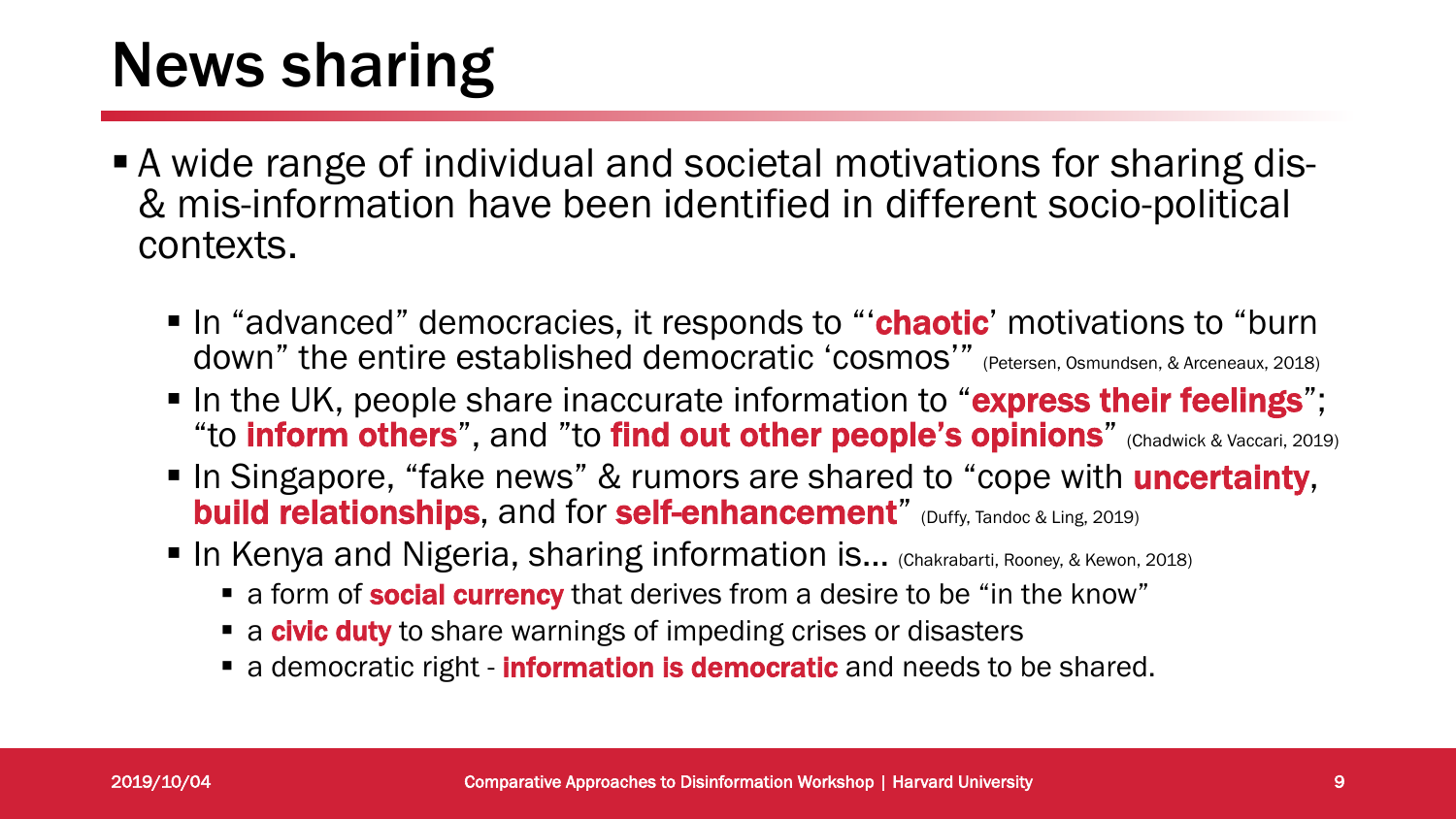### Disinformation in Sub-Saharan Africa – A research agenda

Exploratory three-country nonprobability online survey

Focus group discussions with university students in 5+ countries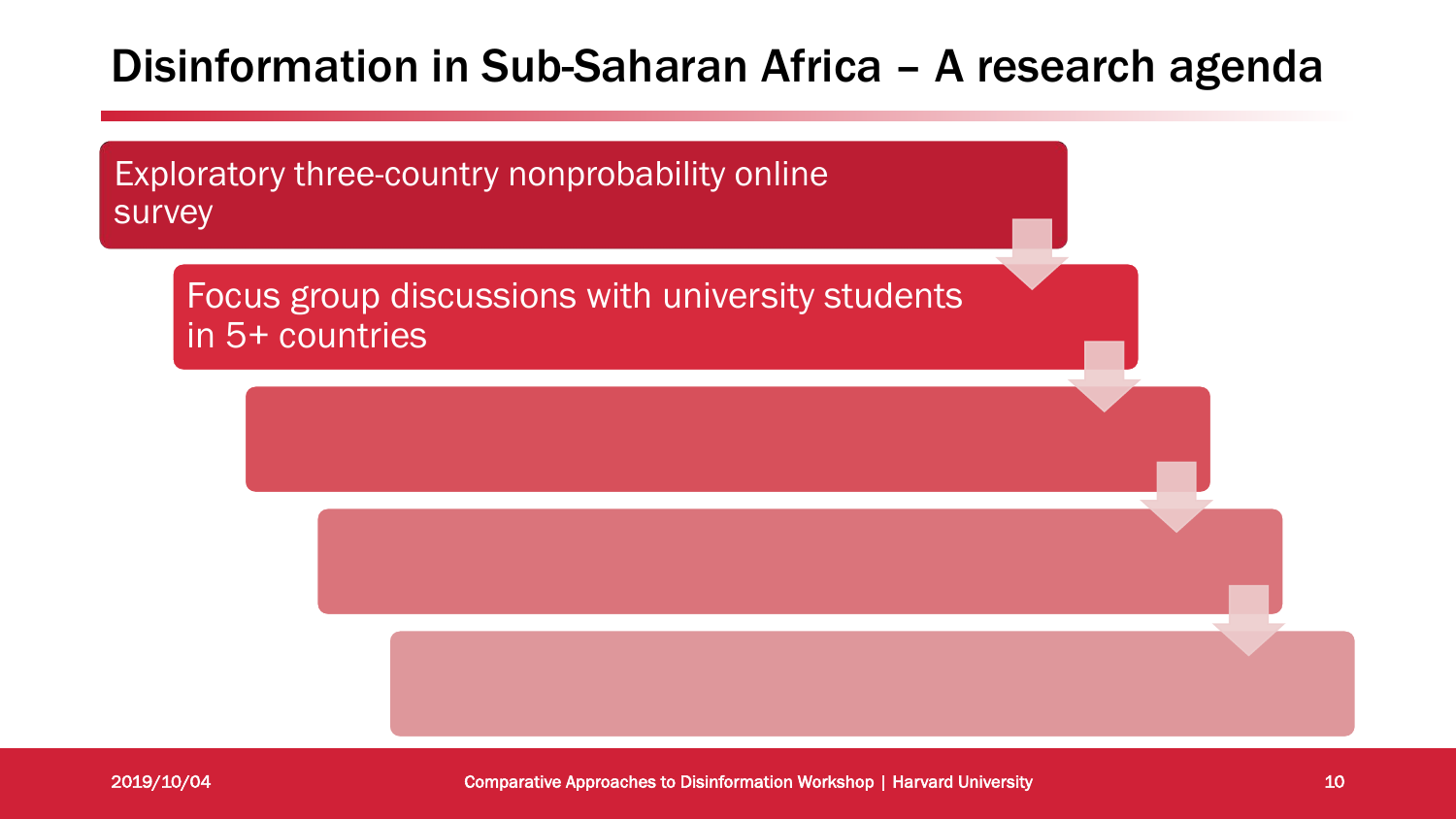### Country selection

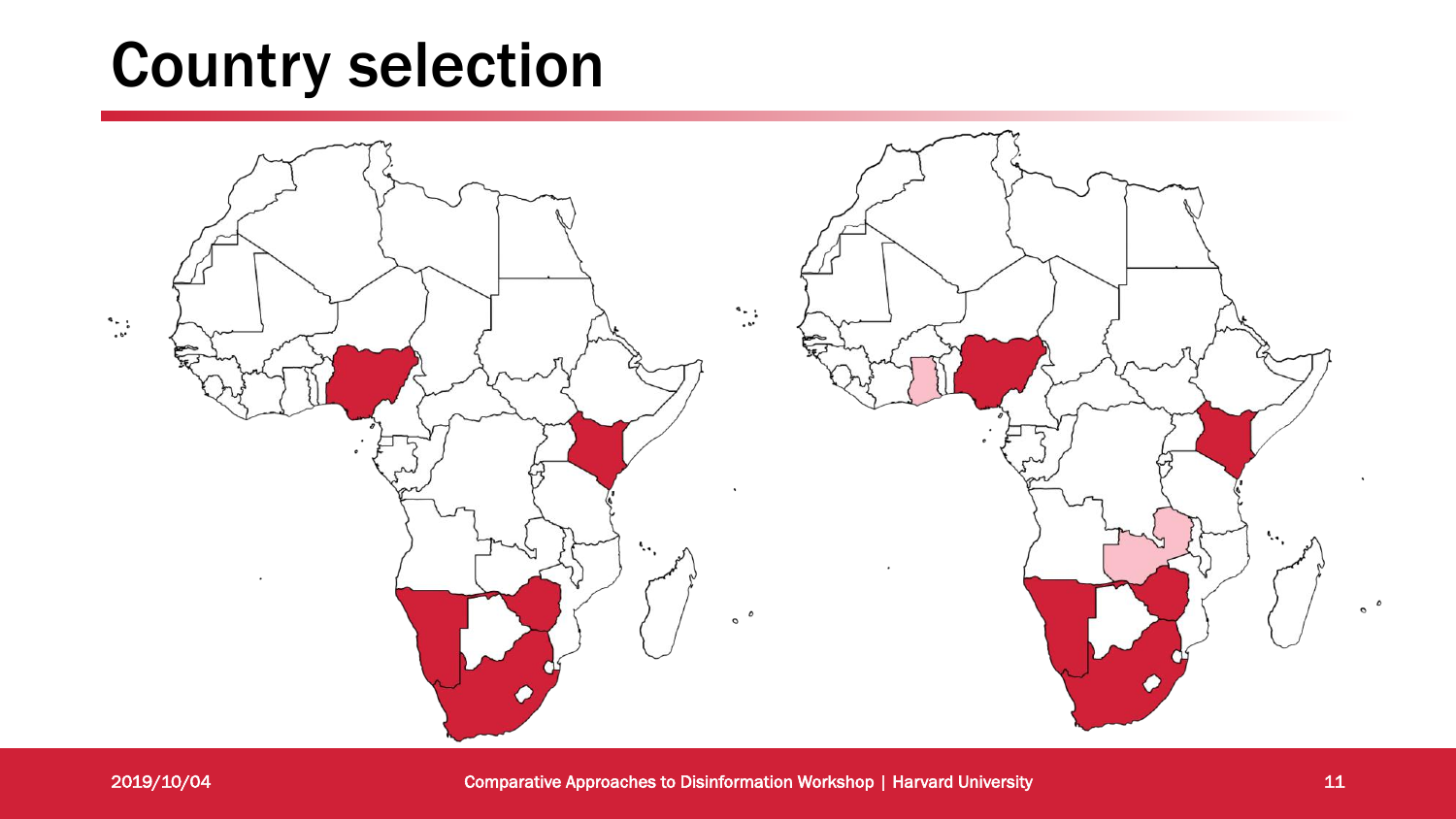## Methods – Stimuli (I)



 $\ddot{\phantom{a}}$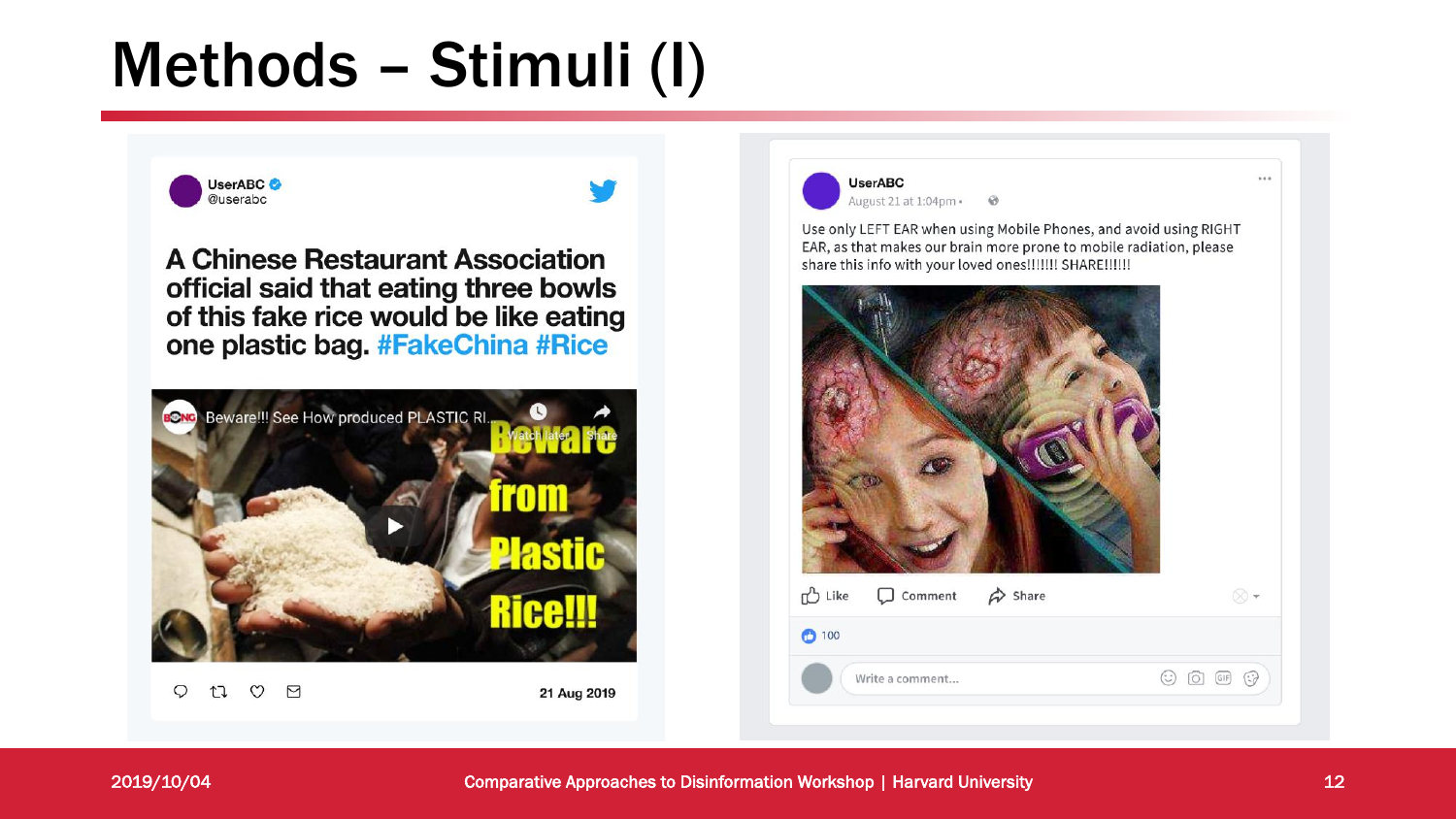### Methods – Stimuli (II)

Search.

 $(Dhotos)$ 

Phoras

**RECENT POSTS** 

» Critical time for Bandari after barren

Ruto's Luhya Point-man Launches Mud

draw with Al Ahly Shendi at Kasarani

Houses in a Modernisation Program

» Yet another gay couple takes Kenyan

social media by storm after Proposal

» Did Martha Karua seal her own fate? · Video of TZ Residents Siphoning Petrol Before Explosion Saddens Kenyans

Passaris Tears Tweep Accusing Her of

· Sakaja rejects plan to build palatial

Esther Passaris serves boy child a

· Uproat as Chemical Found In Colgate

» Former Gor Mahia star in Tusker's

**RECENT COMMENTS** 

'yellow card' for shooting his shot

Toothpaste is Linked To Cancer

travelling squad to Tanzania

Pocketing NASA Contributions

homes for Governors

#### **DAILY ACTIVE KENYA**

HOME NEWS\_SPORTS NEWS\_ENTERTAINMENT NEWS\_POLITICS NEWS\_LIFESTYLE BUSINESS CRIME

RELIGION NEWS SPORTS.SOCCER

#### Raila is harvesting, now feted as 'Person of the year in Africa.'

▲ http: 茴 October 23, 2018 11:12 am GMT+0000 October 33, 2018 11:12 am GMT+0000 ■ Others % #Railo's AU Annaintment, Bahi wine, Kassai kaseilm, Manaari Maathai, Times



Kenyan Chief Opposition and Now the African Union Special Envoy, in charge of Infrastructure, Ralla Odinga voted the greatest persona of the year.

The Times defined Mr Odinga as a statesman whose efforts in Kenya and entire Africa cannot be ignored.

In their Statement, The Times pointed out special cases and occurrences Mr Odinga has been involved before.



more

ai battle

ilm prize:

according to the Constitution of Namibia is reported dead last night.



**B** St

 $\circ$ 

 $\bullet$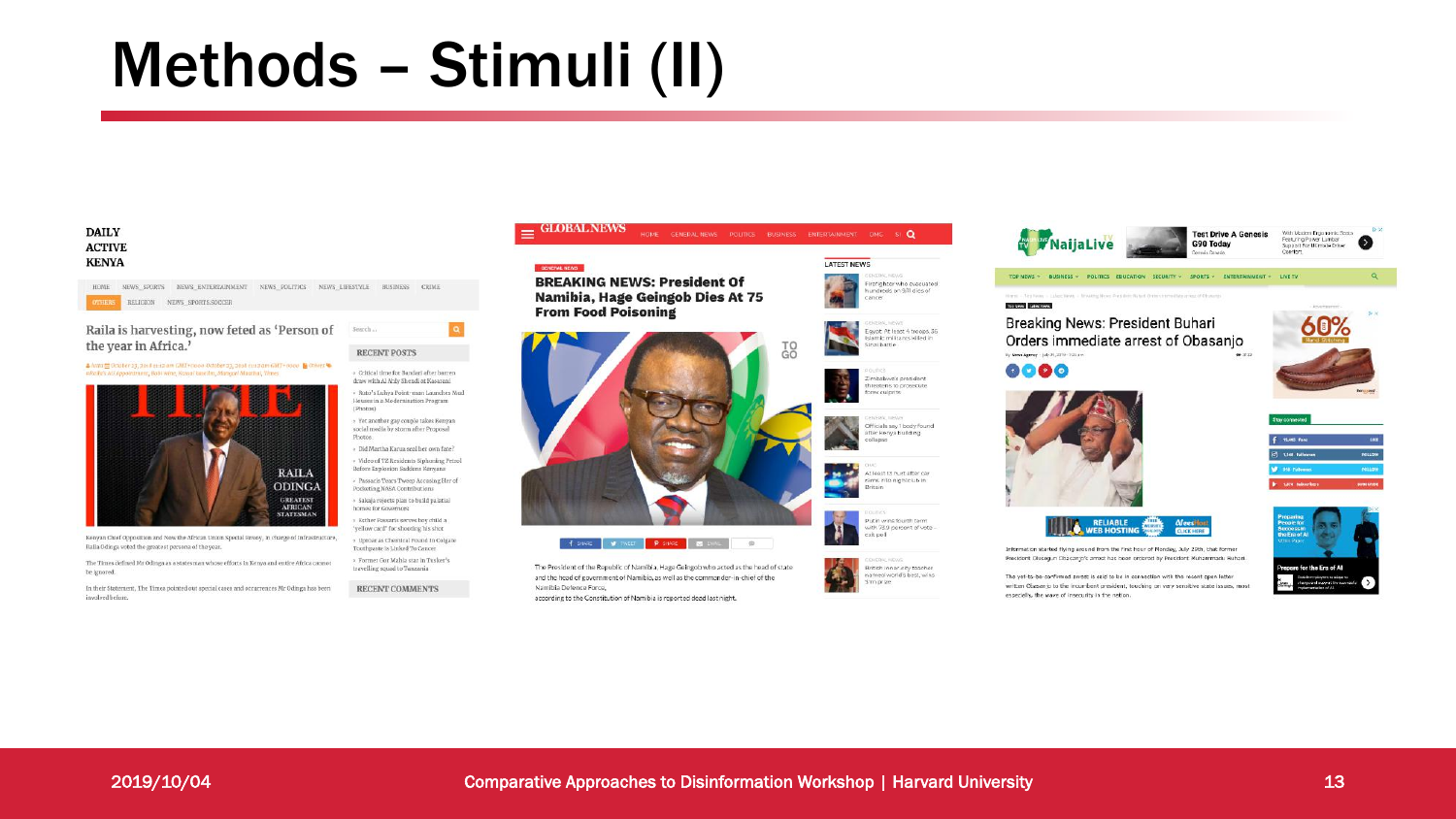# RQ1

How do audiences decide which information they share through digital and social media?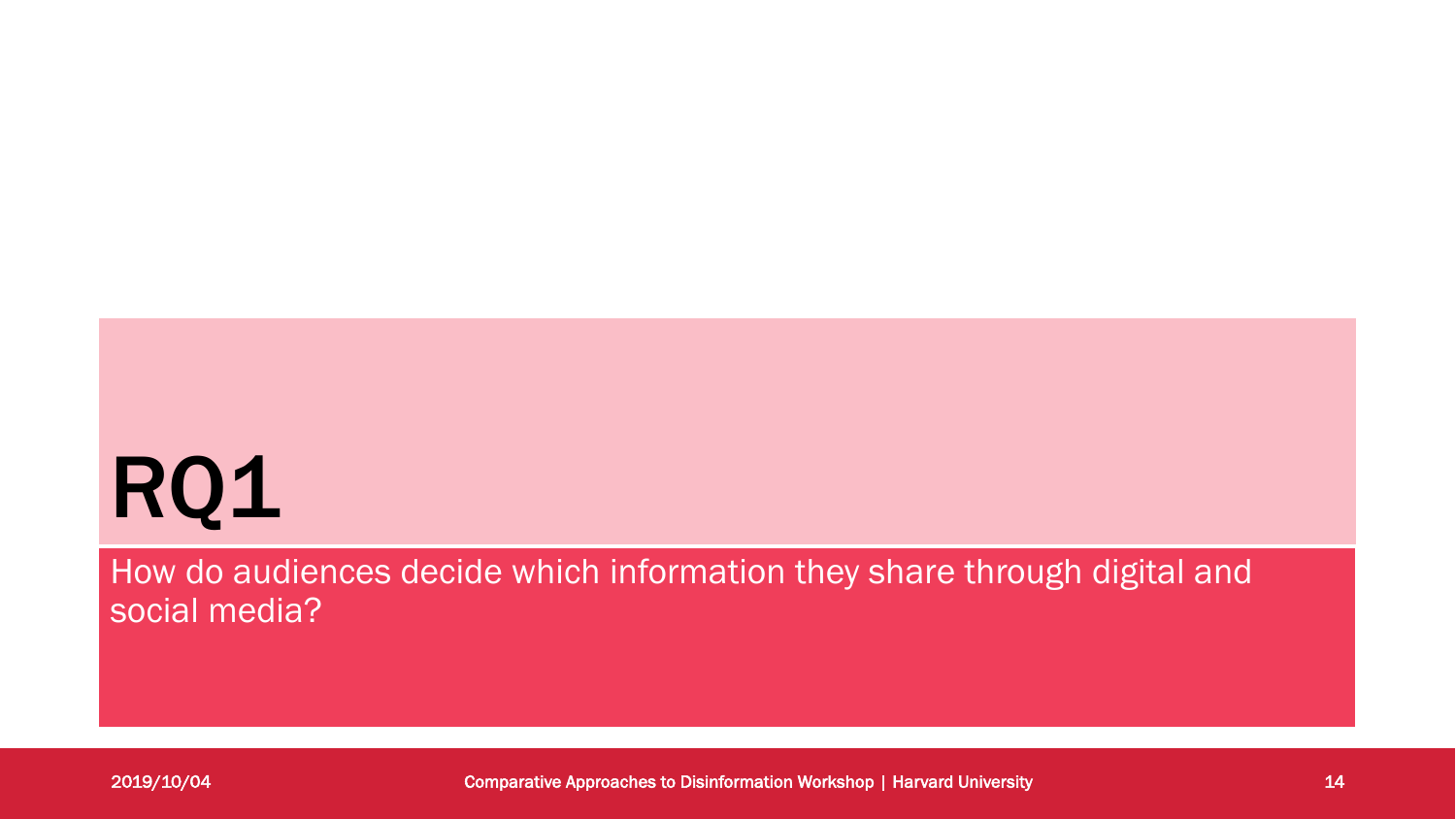## 'Take all news with a pinch of salt'

- Widespread use of cues to decide how credible a piece of news is:
	- Authorship, format, sources cited, quality of photos, verified vs. non verified users…
- 'Knee jerk reaction' when faced with dubious information is to do additional research:
	- From a simple Google search to cross-referencing with "established" sources
	- Not a single participant suggested they'd use fact-checking websites.
- Information sharing not seen as a form of social currency, but some types of sharing practice could be.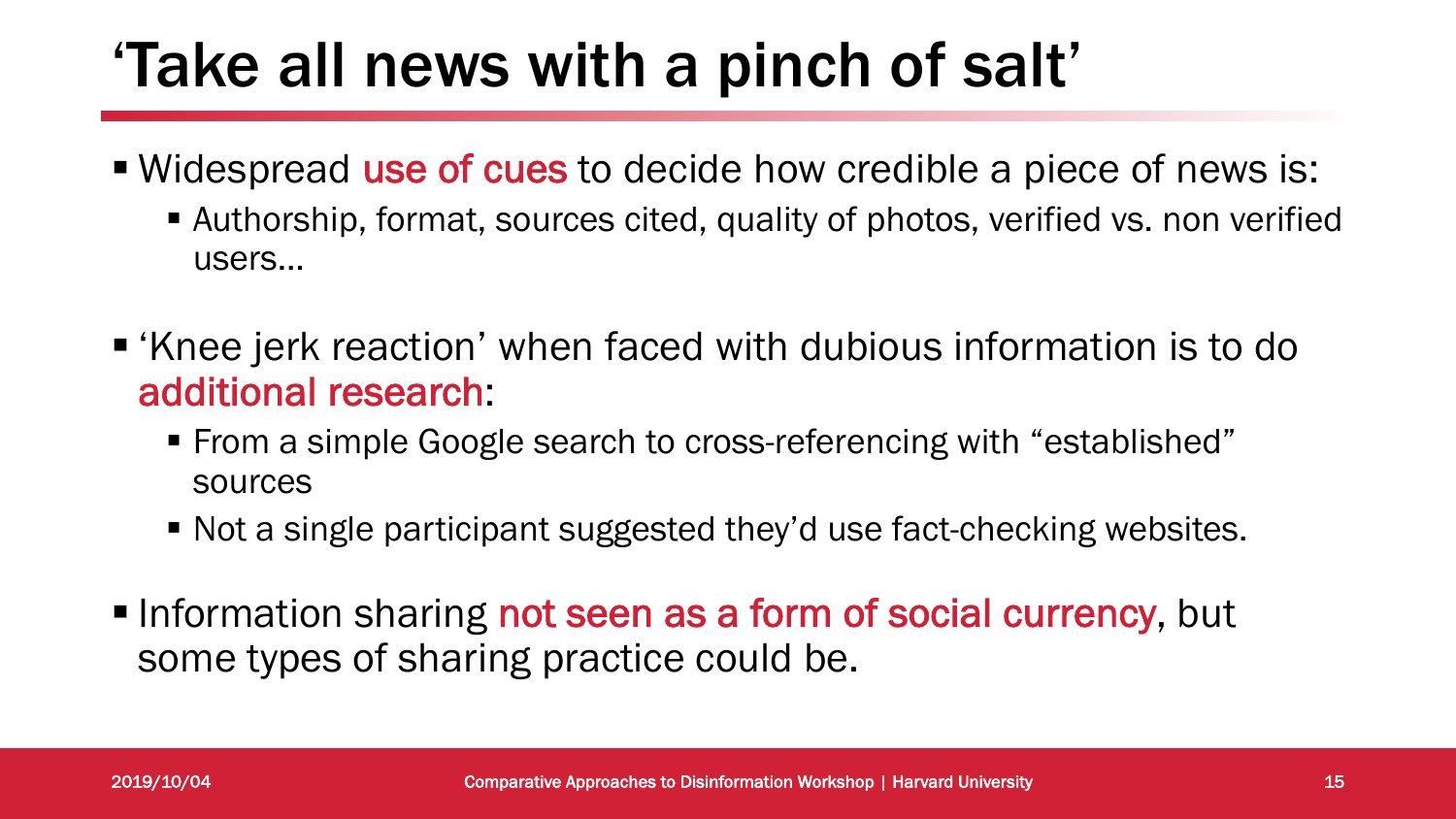# RQ2

To what extent do different types of content and sources affect shareability?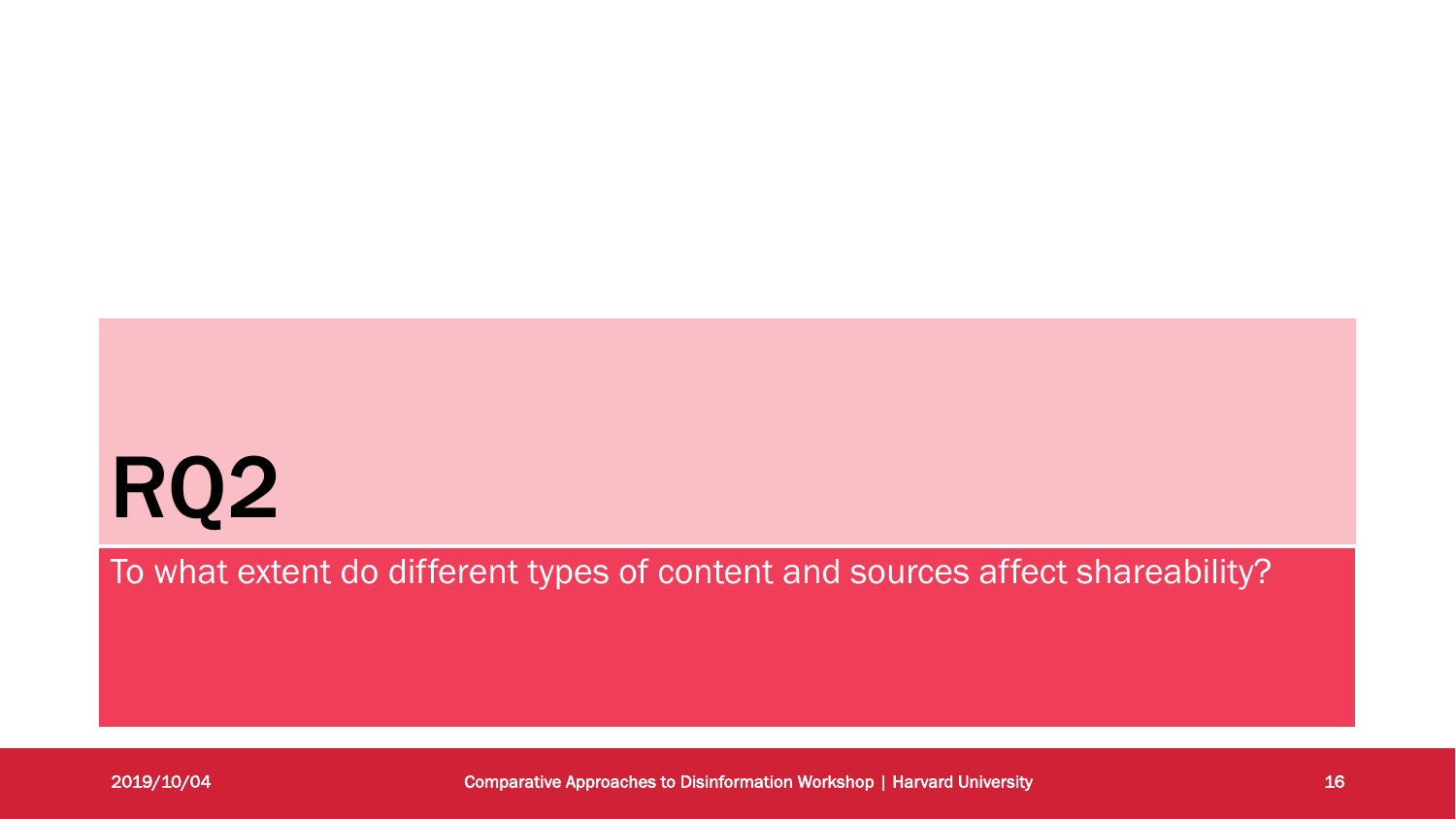### 'It's more harmful not to share than to share'

- Very few found political stories shareable
	- General dislike towards encountering political content on social media
- Quite a few thought health-related stories merited sharing because
	- They create awareness, just in case it is true...
	- It is a way of showing people that stories are not true (meta-sharing)
	- It helps to get a sense of people's opinion on a topic
- In South Africa, Kenya & Nigeria, undergraduates would share inaccurate stories "just for fun"
	- § Quite a few share content from parody accounts, also comedians (e.g. Trevor Noah)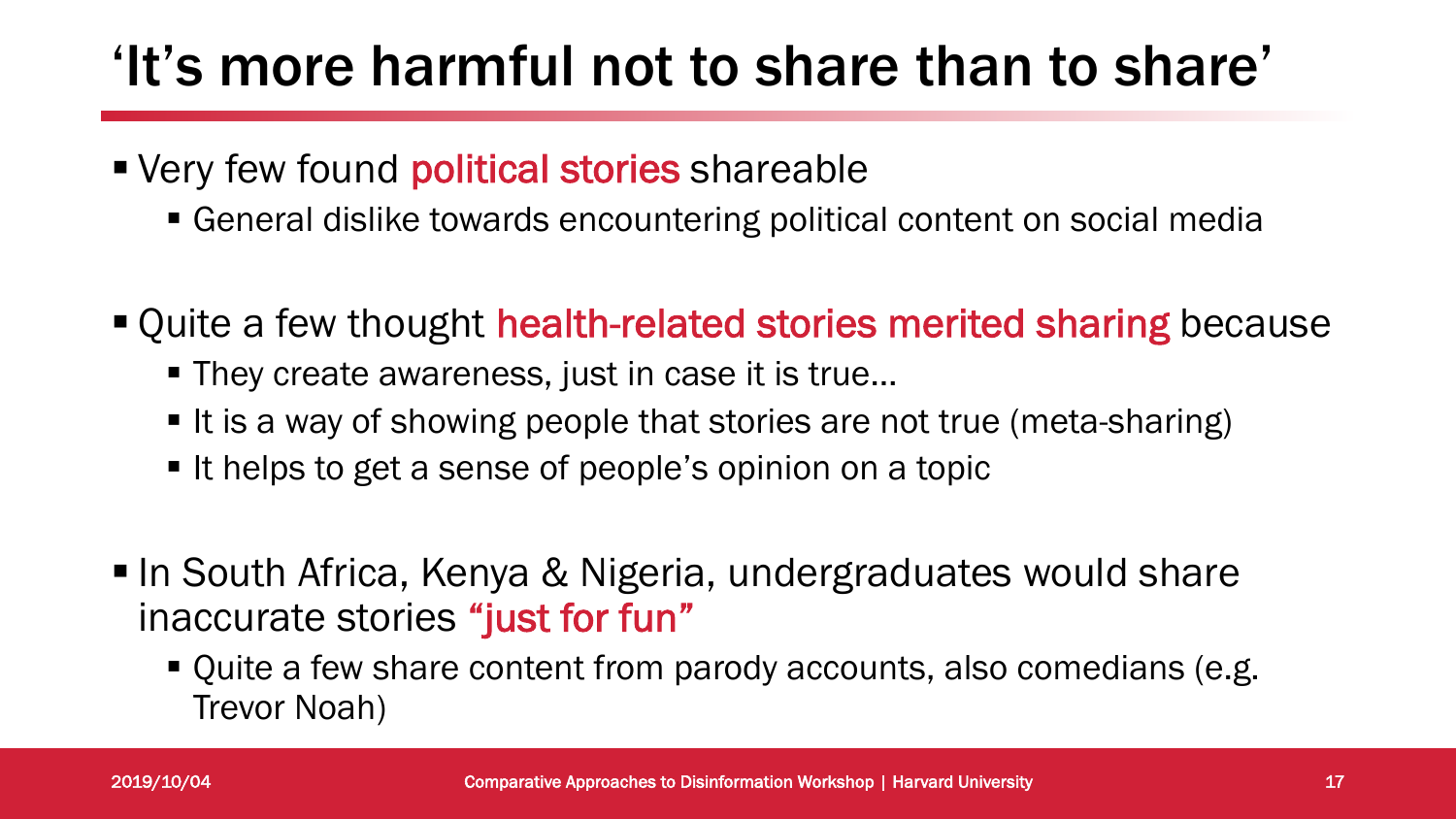# RQ3

What differences and similarities exist between sharing practices across countries?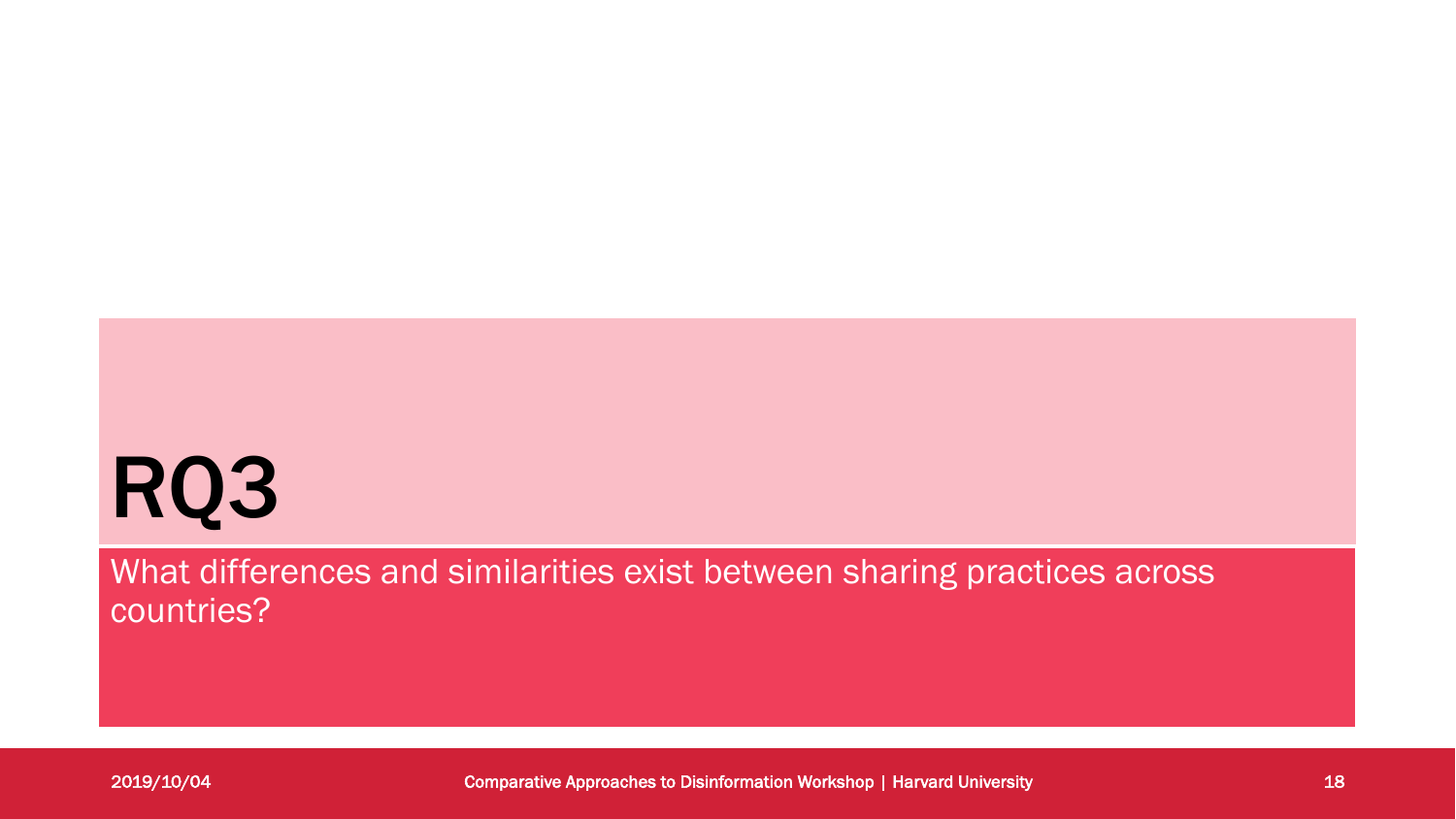## 'I use WhatsApp for everything'

- We found very few between-country differences, but consistent within-country differences (undergraduate vs. postgraduate)
- Global international media (BBC, CNN, New York Times) are seen as reliable sources of information. Also, some legacy media in each country are respected.
	- Zimbabwean & Nigerian participants were the most distrustful; but there's no narrative of 'the media cannot be trusted'.
- We found no evidence of "chaotic" motivations to share mis- & disinformation.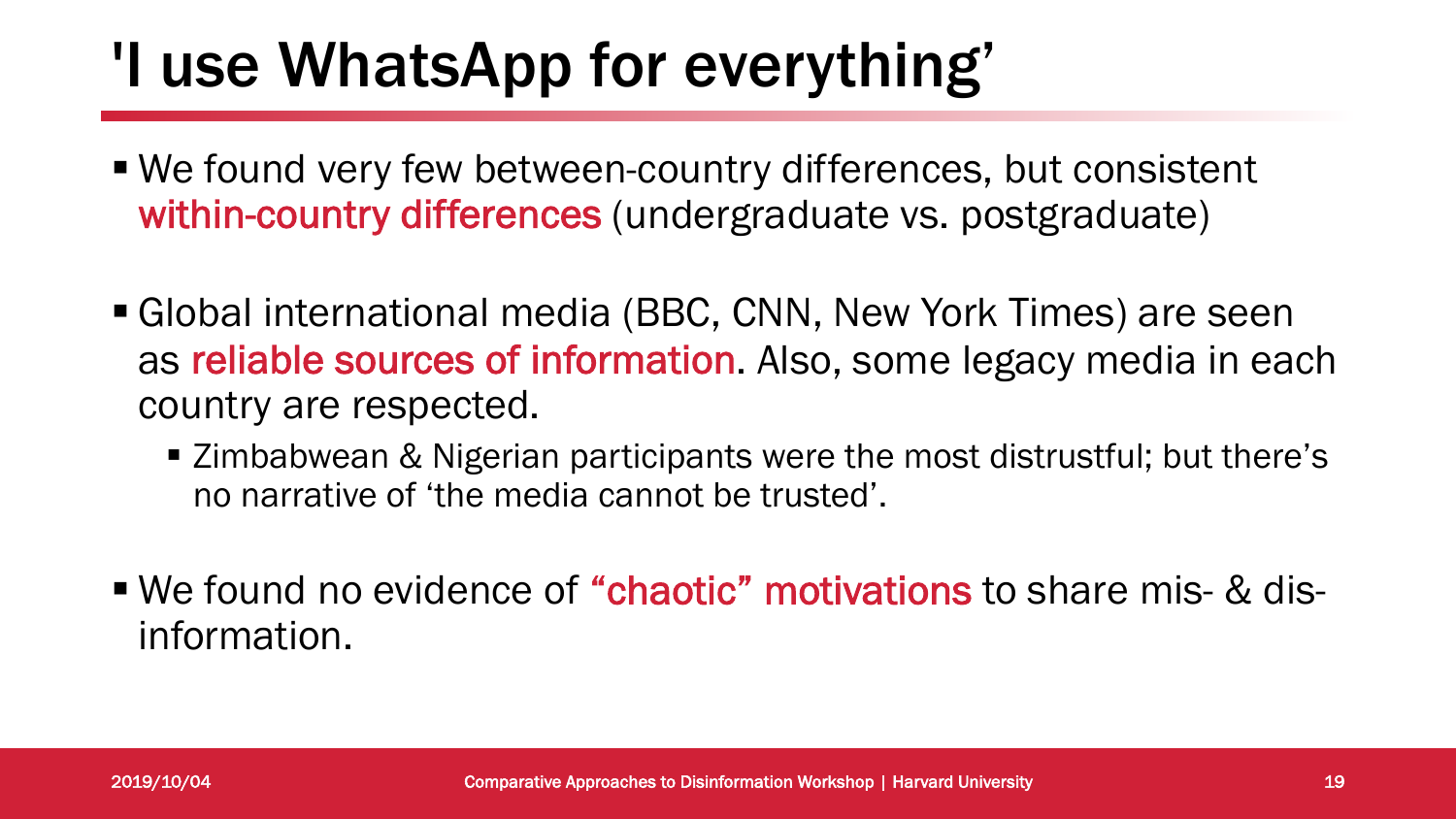## Final Ideas

- A persistent topic in all discussions was the idea of a "generational divide" in information sharing and media literacy:
	- Older relatives are "blamed" for spreading information because.
- There was a quasi unanimous support (except for South Africa) for stricter laws on social media content, particularly "fake news".
	- The potential negative consequences of widespread disinformation justify curtailment of freedom of speech.
- Information sharing is most prevalent in small and large groups on WhatsApp in all five countries.
	- News consumption on Twitter & Facebook is not consistent. YouTube (SA) and Instagram (NG) alternative sources of information.